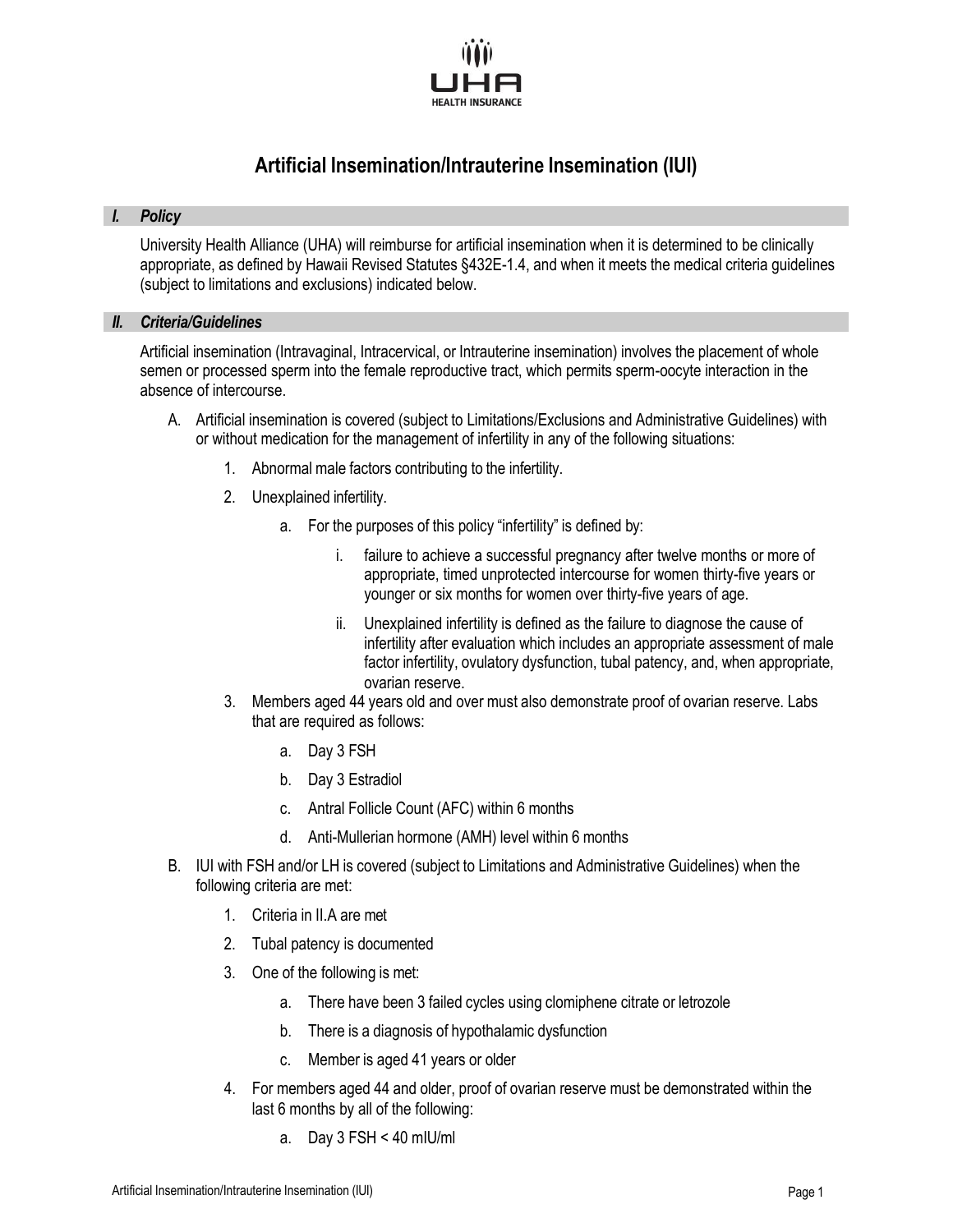- b. Antral Follicle Count (AFC) > 4
- c. Anti- Mullerian hormone (AMH) level > 0.5 ng/ml
- C. Use of total FSH plus LH is generally covered (subject to Limitations and Administrative Guidelines) up to a maximum of 150 IU per day and up to a maximum of 14 days.

## *NOTE:*

*This UHA payment policy is a guide to coverage, the need for prior authorization and other*  administrative directives. It is not meant to provide instruction in the practice of medicine, and it should *not deter a provider from expressing his/her judgment.*

*Even though this payment policy may indicate that a particular service or supply is considered covered, specific provider contract terms and/or members' individual benefit plans may apply, and this policy is*  not a guarantee of payment. UHA reserves the right to apply this payment policy to all UHA companies *and subsidiaries.*

*UHA understands that opinions about and approaches to clinical problems may vary. Questions concerning medical necessity (see Hawaii Revised Statutes §432E-1.4) are welcome. A provider may request that UHA reconsider the application of the medical necessity criteria considering any supporting documentation through direct peer communication.*

## *III. Limitations/Exclusions*

- A. Insemination cycles with gonadotropins, is limited to three attempted medicated IUI cycles.
	- 1. For members with successful medicated IUI cycles resulting in a live birth, additional cycles may be authorized if the member continues to mee the definition of infertility. Members must have a diagnosis of infertility and meet the infertility coverage criteria within this document.
- B. UHA does not cover any donor-related services for all couples including, but not limited to, collection, storage, and processing of donor sperm.
- C. Artificial insemination services are not covered when a surrogate is used. A surrogate is defined as a woman who carries a child for a couple or single person with the intention of giving up that child once he/she is born
- D. Gonadotropins for infertility are not covered without an authorization for infertility services.
- E. Infertility treatment medications are not reimbursed for members who do not meet our guidelines for infertility coverage or for anonymous donors.
- F. The use of FSH and/or LH is limited to three unsuccessful IUI cycles. For members with a successful IUI cycle with FSH and/or LH resulting in a live birth, additional cycles with FSH and/or LH may be covered in the next pregnancy attempt(s), if the policy criteria continue to be met.
- G. Use of total FSH plus LH more than 150 IU per day and beyond 14 days is generally not covered because it is not known to improve health outcomes.
- H. IUI with FSH and/or LH for women aged 44 and over without documented ovarian reserve is not covered because it has not been shown to improve health outcomes.